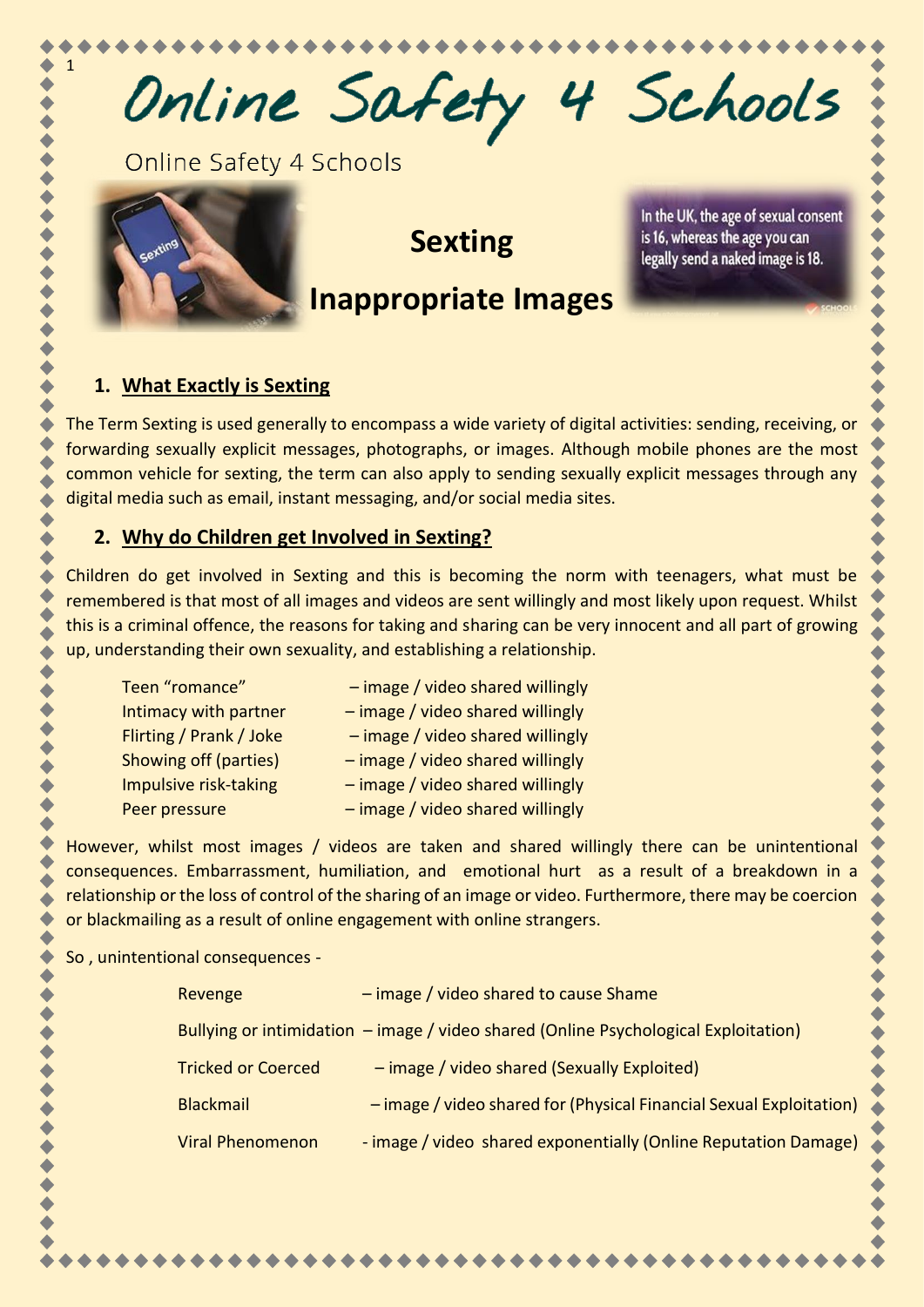#### **3. What devices & platforms do Children use in Sexting?**

Any device that has internet connectivity and allows for email, messaging services and/or App and gaming usage is capable of being used to send and share imagery. Mobile phones are the most popular device used for sexting followed by PC and tablets.

Any platforms that allows for photos, videos and live streaming are capable of being used to take, share and broadcast sexually explicit imagery. The most popular Apps and social media are Snapchat, Whats App, Instagram, Kik, Tik Tok and We Chat, with text messaging and email also being used.

#### **4. Facts about Sexting**

2

Why is it a Problem: 1. A photo shared between two people can quickly become a viral phenomenon. Children & Young Adults may believe it will be kept private and then discover it has been shared widely with their peers, sometimes with grave consequences. These include arrests of teenagers who shared photos of themselves or other underage teenagers. Sexting could result in charges of distributing or possessing child pornography.

Why is it a Problem: 2. The increase in young people sexting cannot have escaped the attention of most parents. Data from police forces published in November 2017 showed a surge in children sharing or possessing sexual images of themselves or others - sometimes referred to as "Self-Generated Images" – with over 6200 incidents reported 2016-17 being an increase of 131% from 2014/2015.

73% of parents believe that sexting is always harmful.

39% of parents are concerned that their child may become involved in sexting in the future.

13% of boys and girls had taken a topless picture of themselves

55% had shared them with others

3% had taken fully naked pictures

31% had also shared the image with someone that they did not know

# **5. COVID -19**

The recent lockdown has meant that we all possibly found ourselves being alone for an extended period, and certainly children and young adults have had unrestricted, unmonitored, and unsupervised use of devices, photo sharing Apps and social media. Terms like "nudes" and "dick pics" tweeted alongside "coronavirus" jumped up 384 percent on Twitter from the beginning of March to April, furthermore, the peach emoji saw a 46 percent spike, and they predicted the use of the peach and eggplant emojis will continue to rise through April.

During COVID- 19, virtual schooling, lockdown and excessive internet access, parents, carers trusted adults must speak openly with their children, about the dangers of social media, and online predators, parents can better prepare children for the dangers of unsupervised online activity.